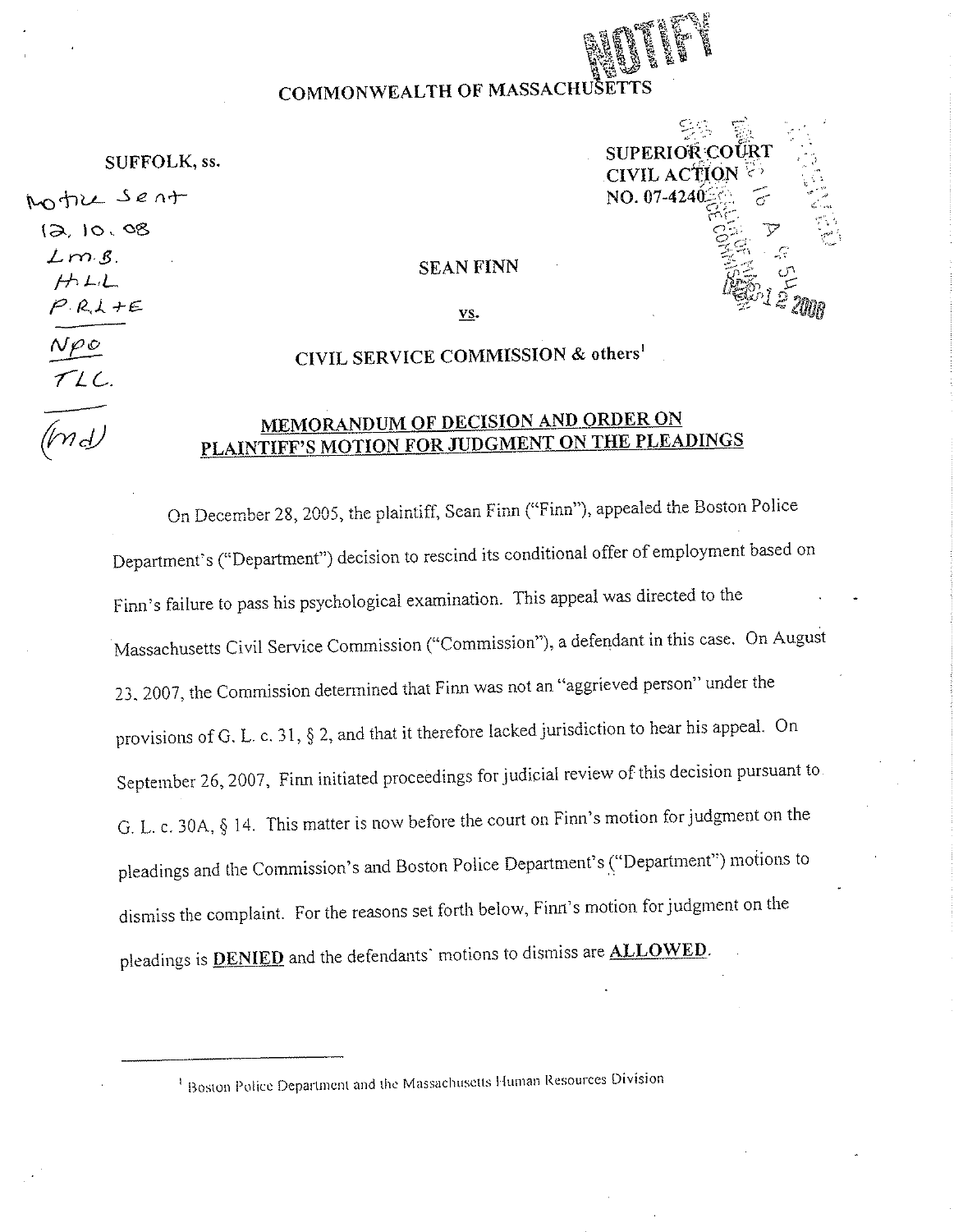#### **BACKGROUND**

The Department has possessed the power to appoint certain Boston residents as police cadets since 1968. G. L. c. 147, § 21A. A person's appointment to the police cadet program or service while working as a police cadet is not covered by the civil service law or rules. Id. While police cadets may not carry out any Department function requiring actual police powers and authority, they may perform administrative duties, such as filing records, answering phones, receiving complaints, and preparing daily reports. Id. From 1968 to 1972, this training and experience benefitted police cadets seeking to receive appointment as a Boston police officer, as the police entrance examination weighted these components. See Boston Police Dept. v. Munroe, 2002 WL 445086 at \*1 (Mass. Super. 2002). Following the elimination of these components from the examination, residents lost interest in the police cadet program, which by July of 1976 did not have a single person enrolled. Id. The Department subsequently sought the help of the Legislature to enact legislation that would help resurrect the cadet program. Id.

In 1978, the Legislature passed a statute, later amended by 1984 Mass. Acts c. 277, that provided in pertinent part: "Notwithstanding the provisions of chapter thirty-one of the General Laws, any person who has completed not less than two years of service as a police cadet in the police department of the city of Boston ... may, subject to a program established by the police commissioner of said city and approved by the personnel administrator of the state division of personnel administration and the Massachusetts criminal justice training council. be appointed to fill a vacancy in a position in the lowest grade in the police force of said city without certification from an eligible list prepared under the provisions of chapter thirty-one of the General Laws: and provided. l'urther. that such person either is on a police entrance eligible list prepared under said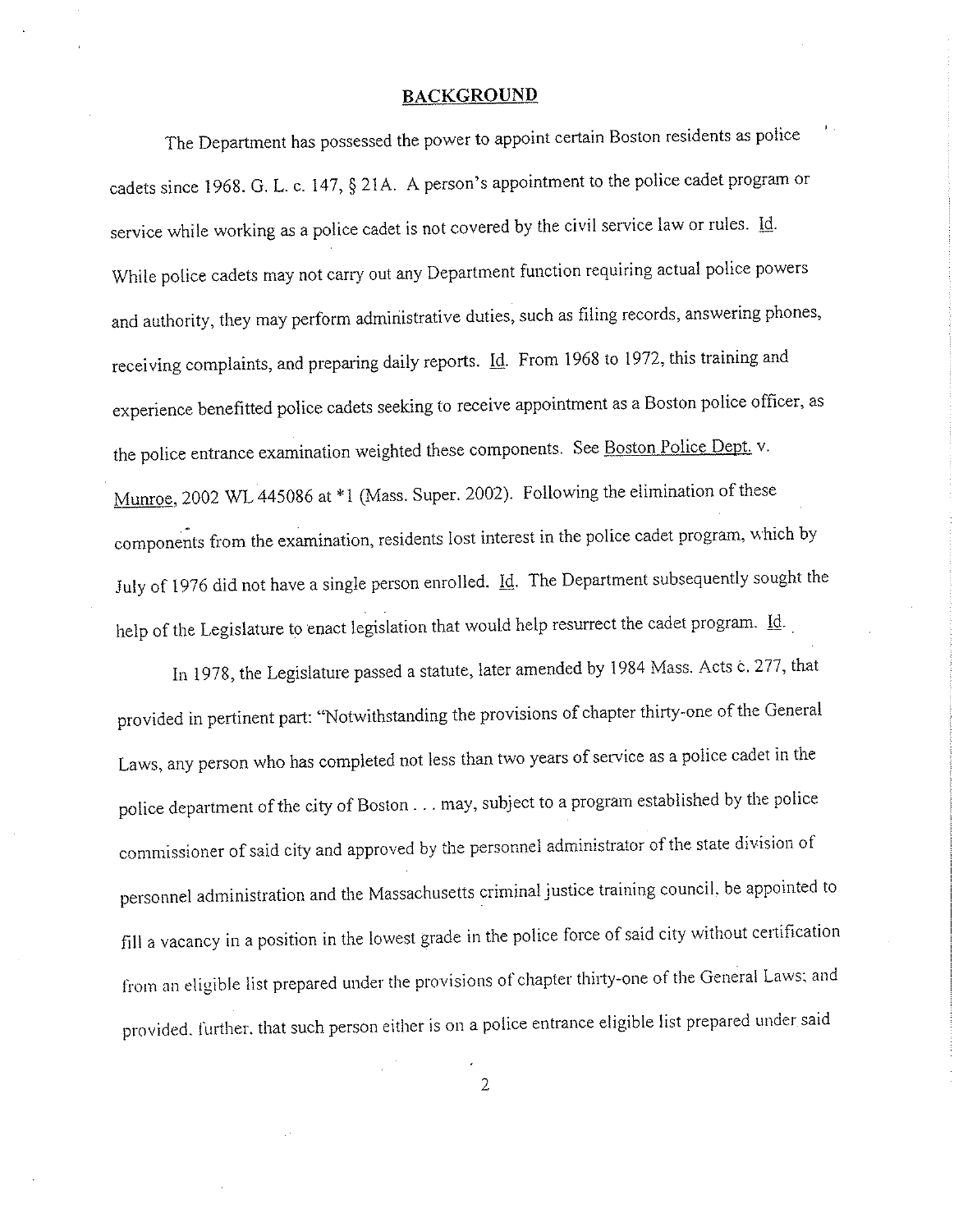chapter thirty-one or passes a qualifying examination to be given by said personnel administrator." St. 1984, c. 277, § 1. Residents seeking appointment as a Boston police officer 'therefore may either take the civil service examination and attain a score high enough to have their names placed on a certified list provided to the Department by the Human Resources Division of the Executive Office for Administration and Finance ("HRD"), or enroll in the cadet program for two years and receive a passing score on the examination. In either case, those residents receiving a conditional offer of employment must subsequently pass a number of examinations. See Munroe, 2002 WL 445086 at \*4-5.

In the present case, Finn was appointed as a police cadet in the Boston Police Cadet Program on June 15, 2001. He served in this position until an unspecified time in 2003, presumably until June or later of that year. While Finn also passed the civil service examination, he did not receive a high enough score to be placed on a certified list prepared under the provisions of chapter thirty-one of the General Laws, which governs civil service. The Department uses this list to select a number of its new police officers. Nonetheless, Finn remained eligible for appointment by the Department's Police Commissioner, who had the authority under 1984 Mass. Acts c. 277, § 1 to select a certain number of police cadets as police officers, provided these cadets had also passed the civil service examination.

In June of 2005, Finn was given a conditional offer of employment as a Boston police officer. The Department conditioned Finn's hiring on whether he successfully completed the appointment process that all potential candidates had to complete to be allowed entrance into the Boston Police Academy. This process included the candidate passing a medical and psychological examination. As part of his psychological examination. Finn took a number of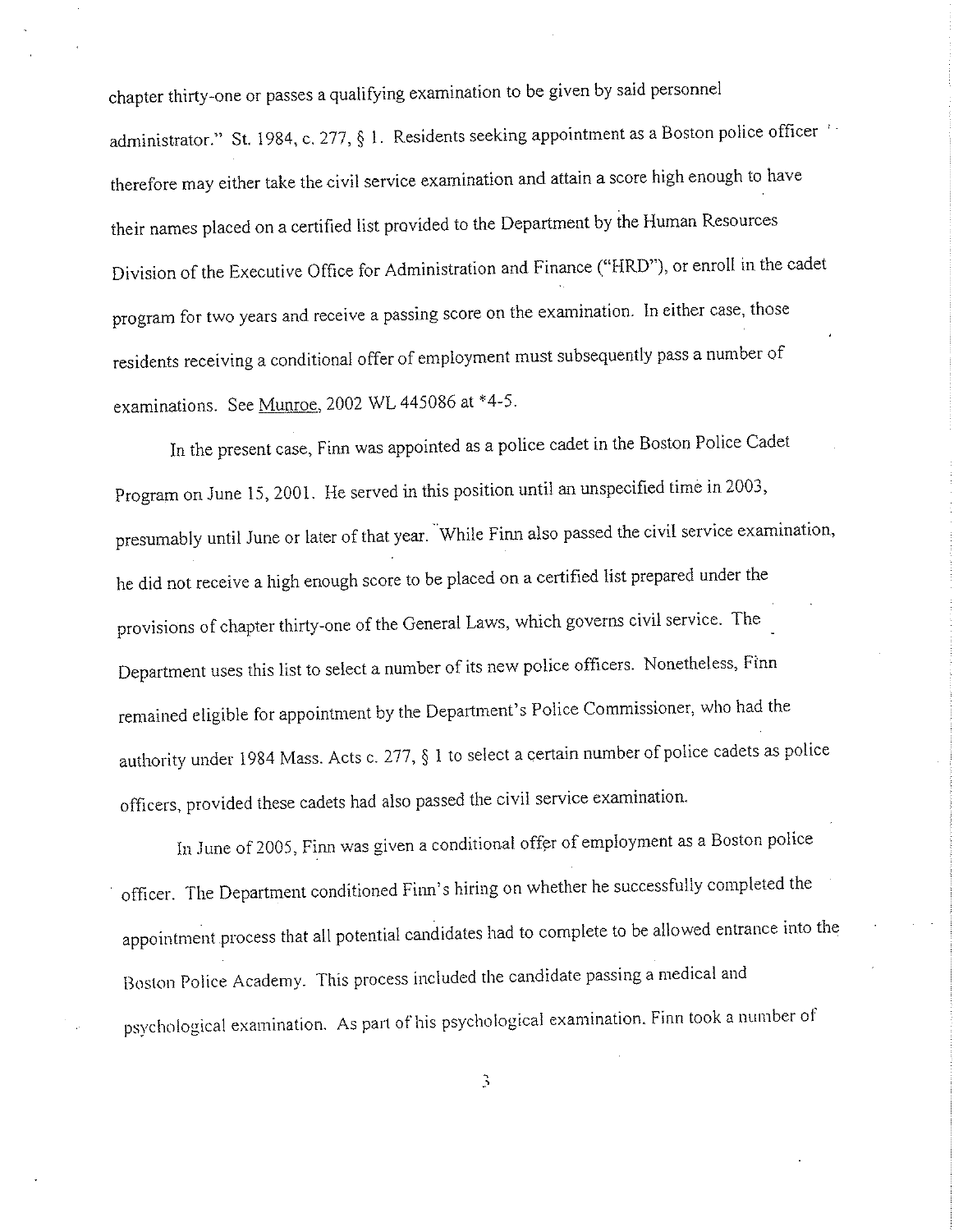tests and was interviewed and evaluated by Dr. Marcia Scott. He was evaluated a second time by Dr. Julia Reade. On November 30, 2005, the Department's Human Resources Director informed· Finn that the results of this examination indicated that could not adequately perform the essential functions of the police officer position and that a reasonable accommodation was not possible. As a result, the Department rescinded Finn's conditional offer of employment.

On December 28, 2005, Finn appealed the Department's decision to rescind its conditional offer of employment to the Commission, pursuant to G. L. c. 31, § 2. On May 18, 2006, the Department filed a motion to dismiss, contending that the Commission did not have jurisdiction to review the Department's decision since Finn did not have civil service standing as a "person aggrieved" under G. L. c. 31, § 2. On June 29, 2006, Finn filed both an opposition and a motion to expedite the ruling on the Department's motion to dismiss and the scheduling of the final hearing date. On August 23, 2007, the Commission granted the Department's motion to dismiss and so dismissed Finn's appeal, reaching this decision on dispositive motions rather than holding a hearing and compiling an administrative record. The Commission mailed its decision on August 27, 2007. On September 26, 2007, Finn initiated proceedings for judicial review in the superior court pursuant to G. L. c. 31, § 44, which dictates that these proceedings be governed byG. L. C. 30A, § 14. G. L. C. 31, §44.

### **DISCUSSION**

General Laws\_c. 30A, § 14 grants any person aggrieved by a final decision of any agency in an adjudicatory proceeding the right to judicial review in the superior court. Superior Court Standing Order l-96(4) provides that a motion for judgment on the pleadings is the proper method to resolve such an action. The party appealing an administrative decision bears the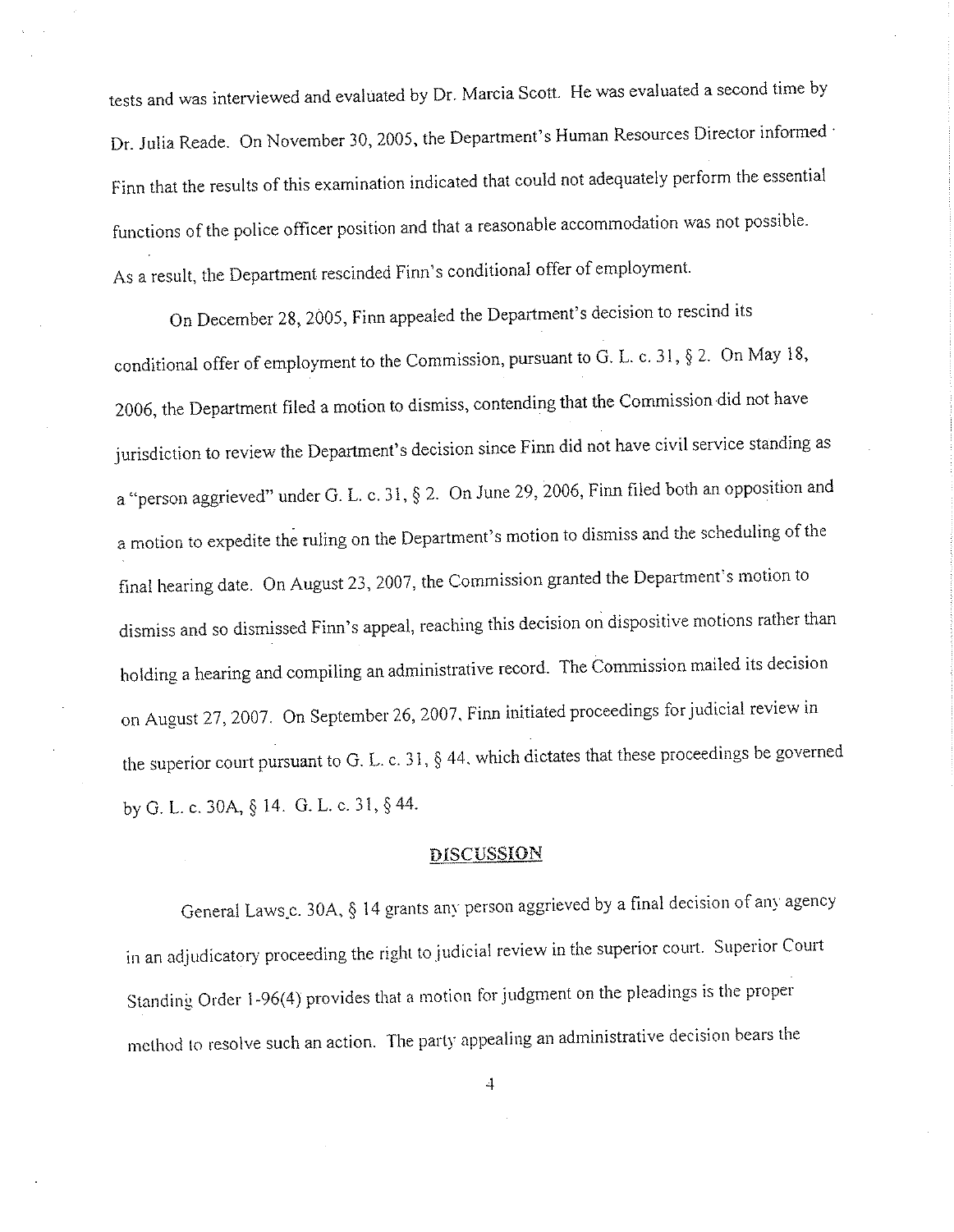burden on demonstrating the decision's invalidity. Merisme v. Board of Appeals on Motor Vehicle Liab., 27 Mass. App. Ct. 470,474 (1989). In reviewing the agency's decision, the court' must give "due weight to the experience, technical competence, and specialized knowledge of the agency, as well as to the discretionary authority conferred upon it." G. L. c. 30A, § 14(7); Brackett v. Civil Serv. Comm'n, 447 Mass. 233, 241-242 (2006). Nonetheless, this court exercises de novo review of legal questions and must overturn those agency decisions inconsistent with governing law. See Raytheon Co. v. Director of Div. of Employment §., 364 Mass. 593, 595 (1974).

In the present case, this court concludes that the Commission did not commit an error of law in determining that it lacked jurisdiction to hear Finn's appeal following the Department's recision of his conditional employment. Chapter 277 of 1984 Mass. Acts, the statute authorizing the appointment of police cadets as new police officers, explicitly exempts this appointment process from the civil service law or rules. St. 1984, c. 277, § I ("Notwithstanding the provisions of chapter thirty-one of the General Laws, .... "). This statute enables the Department's Police Commissioner to establish such an appointment program, which must receive the approval of the HRD's Personal Administrator. On January 16, 1979, the personnel administrator approved a program submitted by the police commissioner that consisted of four components: ·'(I) the qualified cadet submits a detailed history background form: (2) the cadet undergoes the same background screening. interviewing, and psychological and medical testing as candidates on the certified list; (3) the cadet applicant is rated and ranked by a panel of three members of the Command Staff; and (4) the Police Commissioner considers the cadet applicants ••in order of their standing in the Command Stall ranking." Munroe, 2002 WL 445086 at \*5.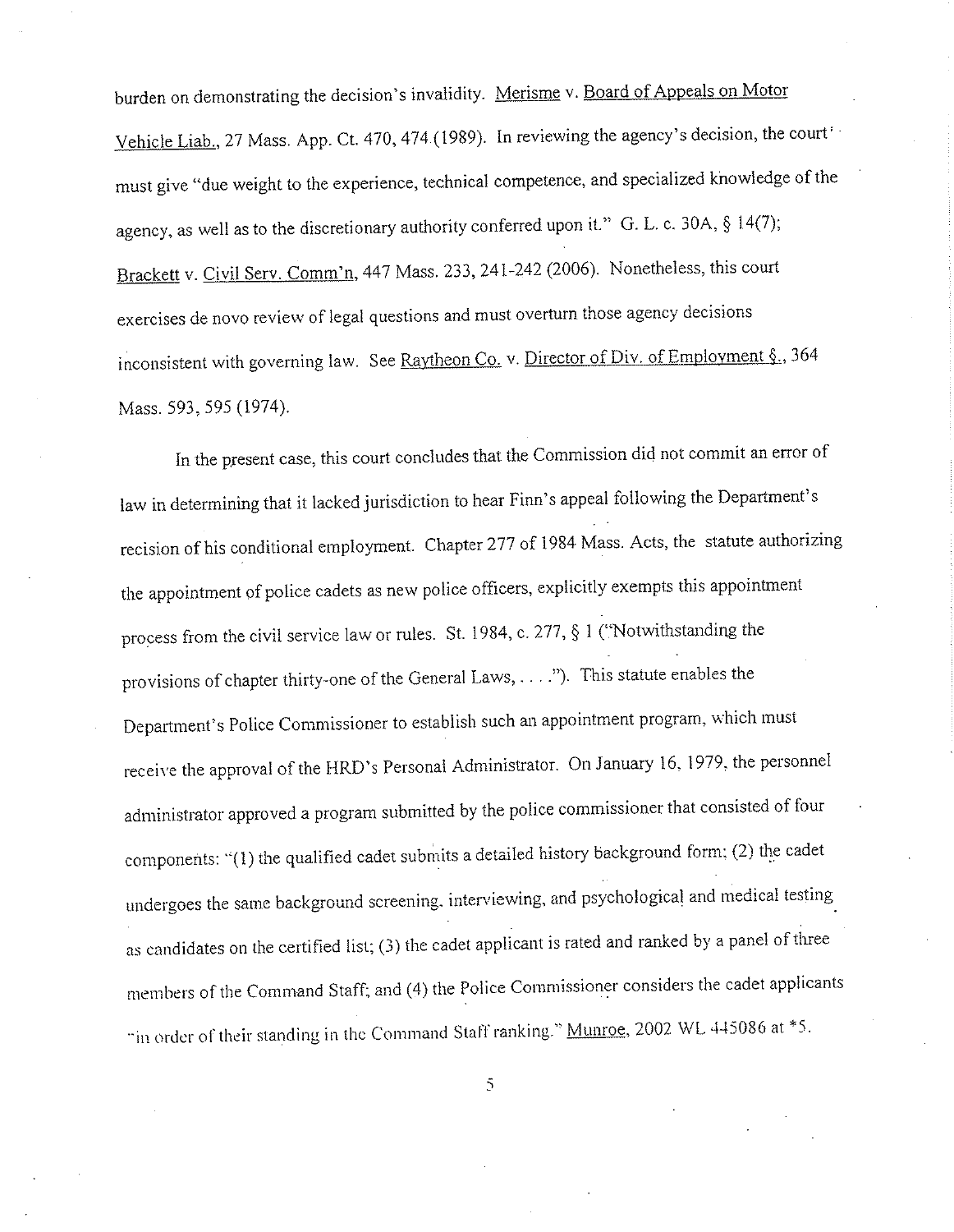While the program calls for a psychological examination that mimics the test given to candidates on the certified list, the civil service law or rules do not apply to this appointment program and, implicitly, any of its components. Instead, the process of appointing qualified police cadets as police officers falls within the discretion of the Department.

This court agrees with the holding in Munroe that "the appointment of cadets as new police officers, like the appointment of new cadets, is not subject to the civil service law or rules, and a cadet may not seek Commission review regarding the denial or withdrawal of his appointment." Id. Accordingly, the decision of the Department to rescind Finn's conditional offer of employment based on his failure to pass his psychological examination is not subject to appeal before the Commission. The Commission therefore correctly concluded that it lacked jurisdiction to hear Finn's appeal since he did not qualify as an aggrieved person under G. L. c. 31, § 2.

#### **ORDER**

For the foregoing reasons, it is therefore **ORDERED** that the plaintiff Sean Finn's motion for judgment on the pleadings is **DENIED** and the defendants Civil Service Commission's and Boston Police Department's motions are **ALLOWED.** Judgment shall therefore enter affirming the decision of the Civil Service Commission, Docket No. G 1-05-441.

6

 $u_{\text{transitive}}$  , Hines,

Geraldine S. Hines Justice of the Superior Court

 $A$ atic sent to  $\mu$ *J: PURTI in*  $12, 10, 08$ 

Dated: Decemberi , 2008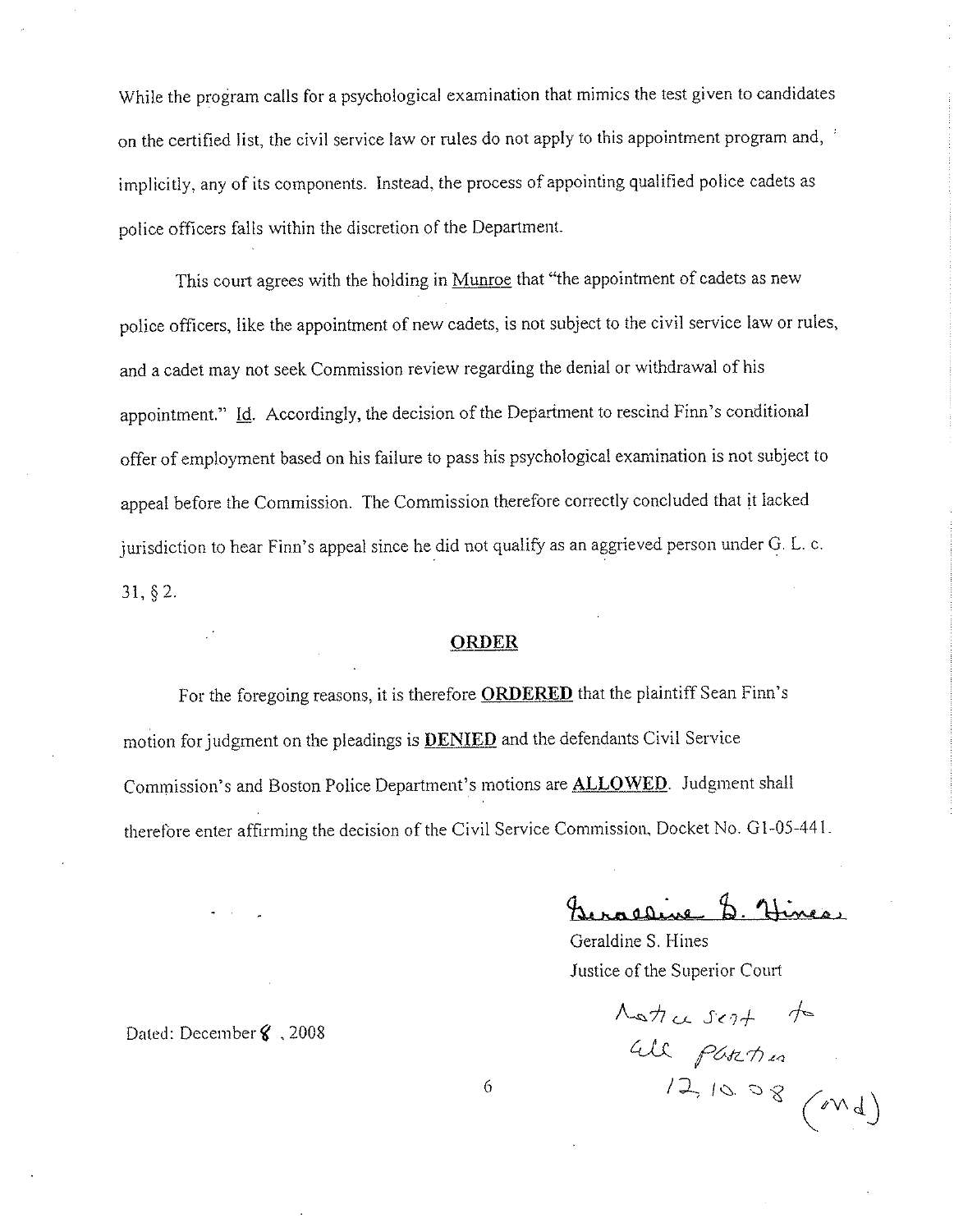Decision mailed:  $\frac{\sqrt{37}}{Q}$ Civil Service Commission

## **COMMONWEALTH OF MASSACHUSETTS CIVIL SERVICE COMMISSION**

### SUFFOLK, ss.

## ALS 28200

## **SEAN FINN,**

Appellant

V.

## **BOSTON POLICE DEPARTMENT,**  Respondent

Appellant's Representative:

Respondent's Representative:

Docket No. Gl-05-441

Leah Marie Barrault, Esq. Pyle, Rome, Lichten, Ehrenberg & Liss-Riordan, PC 18 Tremont Street, Suite 500 Boston, MA 02108

Alexis N. Butler, Esq. Boston Police Department Office of the Legal Advisor One Schroeder Plaza Boston, MA 02120

Commissioner:

Donald R. Marquis

# DECISION ON RESPONDENT'S MOTION TO DISMISS

*Procedural Background* 

On December 28, 2005, the Appellant, Sean Finn (hereafter "Appellant"), appealed the Boston Police Department's (hereafter "the Department" or "BPD") decision to bypass him for employment as a Boston Police Officer due to his failure of the pre-employment psychological examination, pursuant to G.L. c. 31, § 2(b), The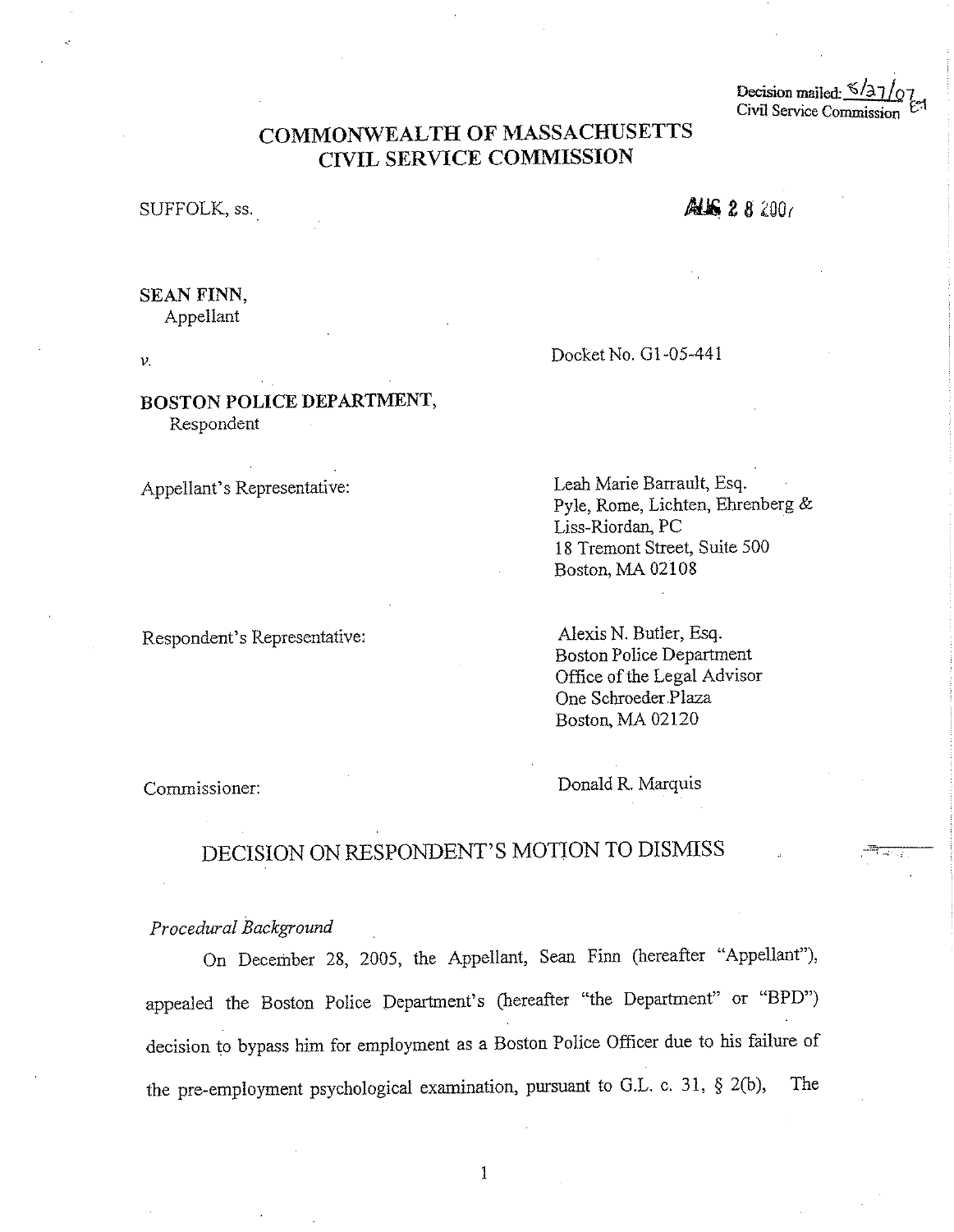appeal was timely filed. On March 20, 2006, a pre-hearing conference was held at the offices of the Civil Service Commission. On May 18, 2006, the Respondent submitted a Motion to Dismiss contending that the Appellant does not have Civil Service standing. On June 29, 2006, the Appellant filed an Opposition, as well as a Motion to Expedite Ruling on Respondent's Motion to Dismiss and Expedite Scheduling of the Final Hearing Date.

#### *Factual Background*

In 1979, the Department, with the approval of the Human Resources Division ("HRD"), established the Boston police cadet program. This program was established following the enactment of Chapter 174 of the Acts of 1978. Persons participating in the Boston Police cadet program must serve as cadets for at least two years, during which time they are to perform various administrative, police-related duties. Upon completion of the program, cadets are then eligible for consideration for hiring as permanent police officers. On June 15, 2001, the Appellant was appointed as a Boston police cadet. Sometime in June 2005, the Department requested a certification list from the HRD to make 23 original appointments to the October 31, 2005 Boston Police Academy. The HRD certified lists of eligible persons to be considered for appointment as new police officers on June 8, 2005, June 9, 2005 and June 27, 2005.

The Appellant, although he had passed the Civil Service examination, had not scored high enough to have his name placed among the eligible persons on these certified lists. However, since Finn had been a Boston police cadet from June 15, 2001 to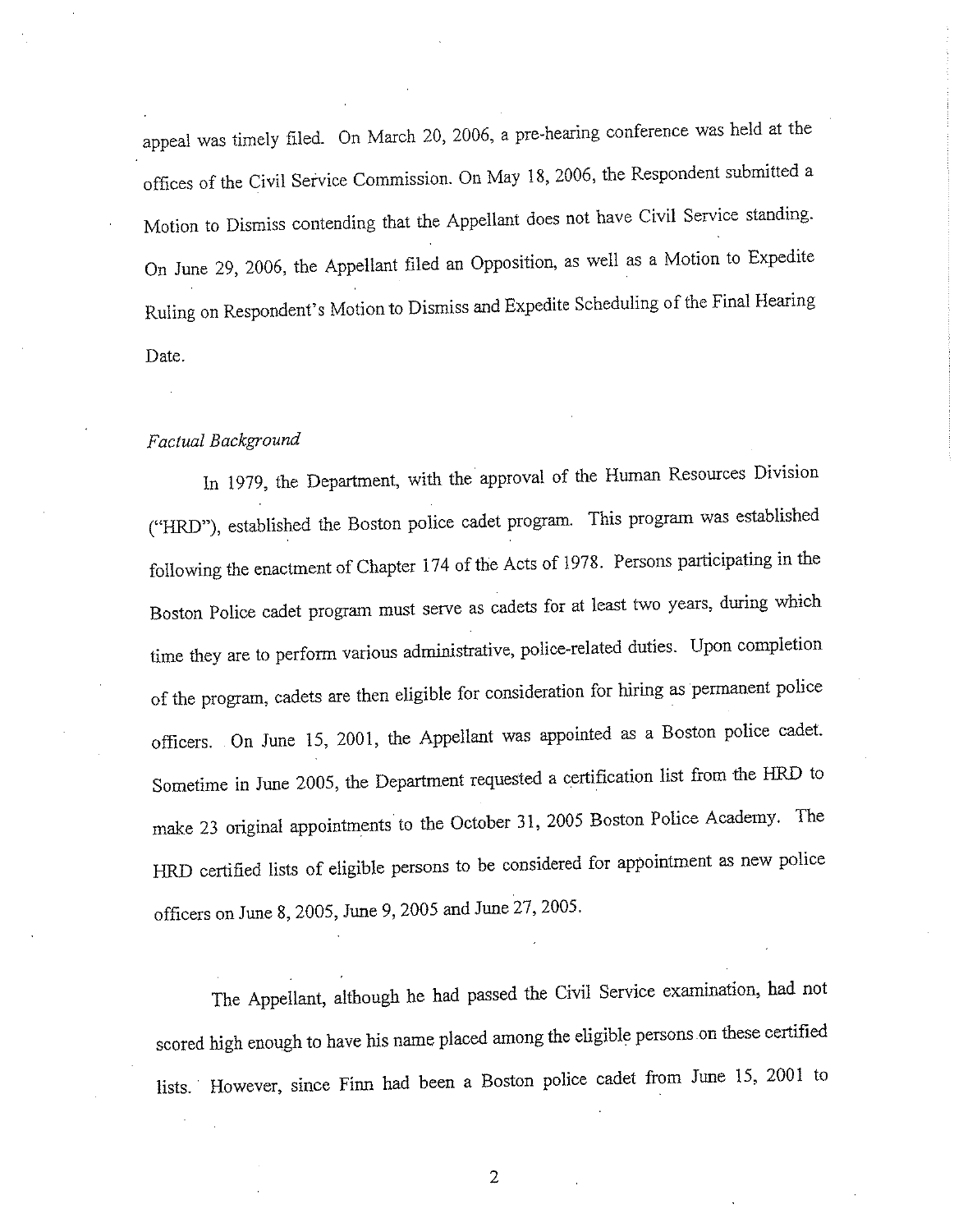sometime in 2003, he was considered for these new positions under the Boston police cadet program. Under this program, the Department gave the Appellant a conditional offer of employment as a new Boston police officer. The condition for his hiring was that he successfully completes the same hiring process, which includes a medical and psychological examination as well as a physical agility test that all potential candidates must complete before they are allowed entrance into the Boston Police Academy.

As part of his psychological exam; the Appellant was required to take a battery of tests followed by interviews and an initial evaluation with Dr. Marcia Scott. He was subsequently sent for a second evaluation to Dr. Julia Reade. On November 30, 2005, Robin Hunt, Director of Department Human Resources, notified the Appellant that he had failed the psychological testing and that he would not be appointed as a Boston Police Officer. On December 28, 2005, the Appellant filed this appeal.

# *Respondent's Grounds for Disrnissal*

The Department argues that the Civil Service Commission lacks jurisdiction to hear the appeal because a police cadet is not entitled to the benefit of Civil Services laws. It argues that the Appellant was given a conditional offer of employment based solely on his status as a cadet and was not a tenured civil service employee at the time of his termination. Both parties cite **Boston Police Department v Monroe and the** Massachusetts Civil Service Commission, 2002 WL 445086 (Mass. Super.), a similar non-selection case, as well as G.L. c. 147,  $\S$  21A in their arguments.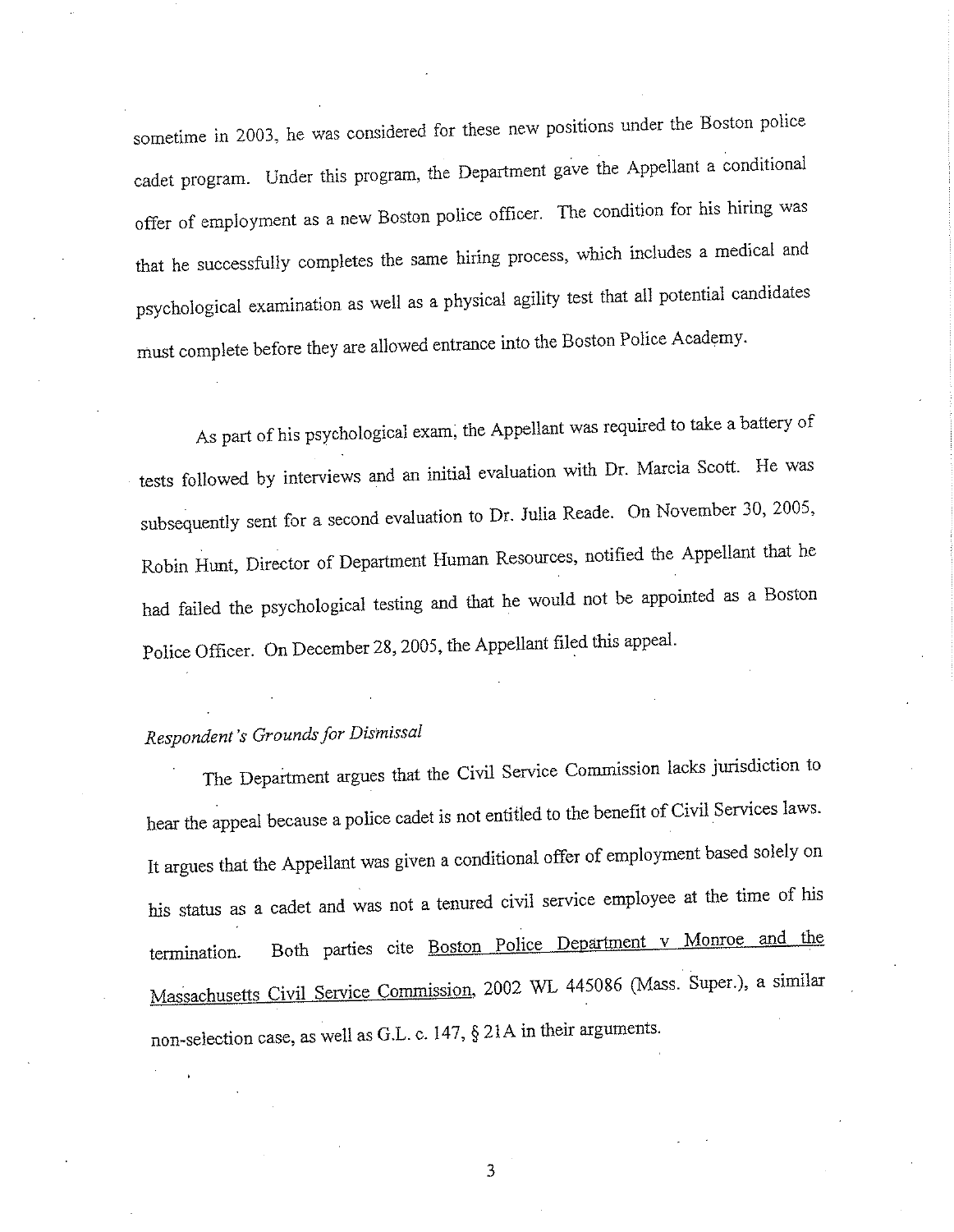The Department asserts that it may appoint police cadets to perform administrative duties and that these appointments are not subject to Civil Service laws or rules. G.L. c. 147, § 21A. In addition, the enabling legislation that established the cadet program (St. 1978, c. 174) was amended by Chapter 277 of the Acts of 1984 which states, in pertinent part:

"Notwithstanding the provisions of chapter thirty-one of the General Laws [which govern civil service), any person who has completed not less than two years of service as a police cadet in the police department of the city of Boston ... may, subject to a program established by the police commissioner of said city and approved by the personnel administrator of the state division of personnel administration and the Massachusetts criminal justice training council, be appointed to fill a vacancy in the position in the lowest grade in the police force of said city without certification from an eligible list prepared under the provisions of chapter thirty-one of the General Laws; and provided further, that such person either is on a police entrance eligible list prepared under said chapter thirty-one or passes a qualifying examination to be given by said personnel administrator."

The Department maintains that the Appellant was not bypassed for appointment, pursuant to G.L. c. 31, § 27, because his name did not appear on a Civil Service Certification List of eligible candidates. His conditional offer of employment was extended to him solely because of his having completed the police cadet program. St. 1984, c. 277.

In citing Monroe, the Department notes that the Civil Service Commission found that the Department had failed to prove that Monroe was psychologically unfit to perform the duties of a police officer. Subsequently, the Department sought review by the Superior Court pursuant to c. 30A, § 14. The Monroe court vacated the decision of the Civil Service Commission and held that, because Monroe was given a conditional offer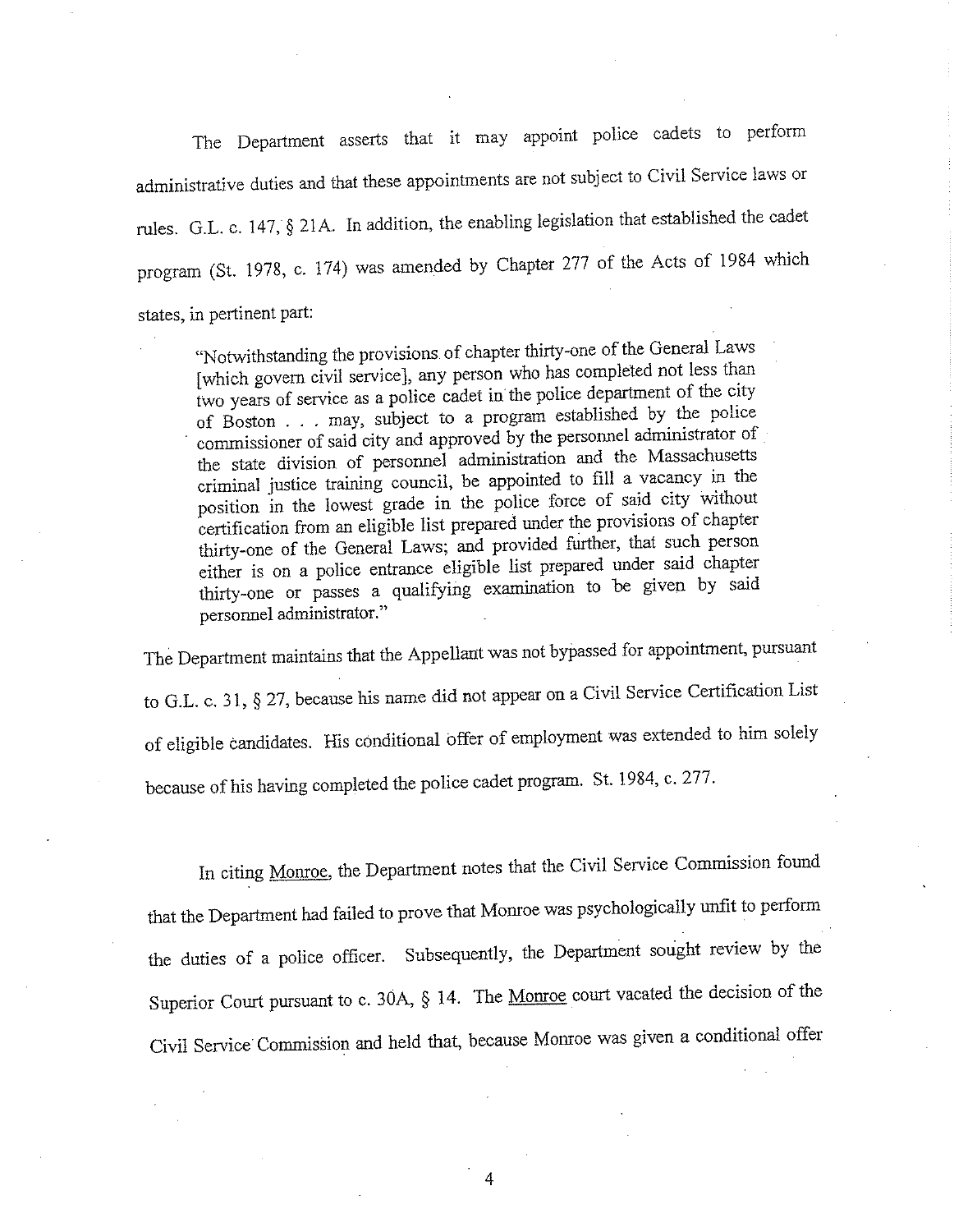of employment based on his cadet status, the Commission did not have jurisdiction to hear his appeal.

### *Appellant's Arguments in Opposition*

The Appellant argues that the Commission does have jurisdiction to hear his appeal. He contends that under the Respondent's cadet program, he has the right to appeal the recession of the conditional offer of employment as a police officer where his disqualification was based on his failing to meet the Civil Service requirement that a police officer be psychologically fit.

The Appellant maintains that, since the psychological screening requirement is a fitness standard under the provisions of G.L. c. 31, § 61, as promulgated by the Personnel Administrator, the requirement is a Civil Service standard for a police officer that must be met prior to employment. Where psychological fitness is a Civil Service requirement for a police officer and where the Department's own cadet appointment program, established pursuant to St. 1984, c. 277, provides that a cadet reached for permanent appointment pursuant to this statute has a right to appeal to the Personnel Administrator a disqualification based on his or her failure to meet the Civil Service requirements for <sup>a</sup> police officer, the Appellant's appeal can be properly heard by this Commission.

in part: In his Memorandum in Opposition to the Motion to Dismiss, the Appellant states,

"... psychological fitness *is* a Civil service requirement for a police officer. The Monroe court therefore got it wrong. The Monroe court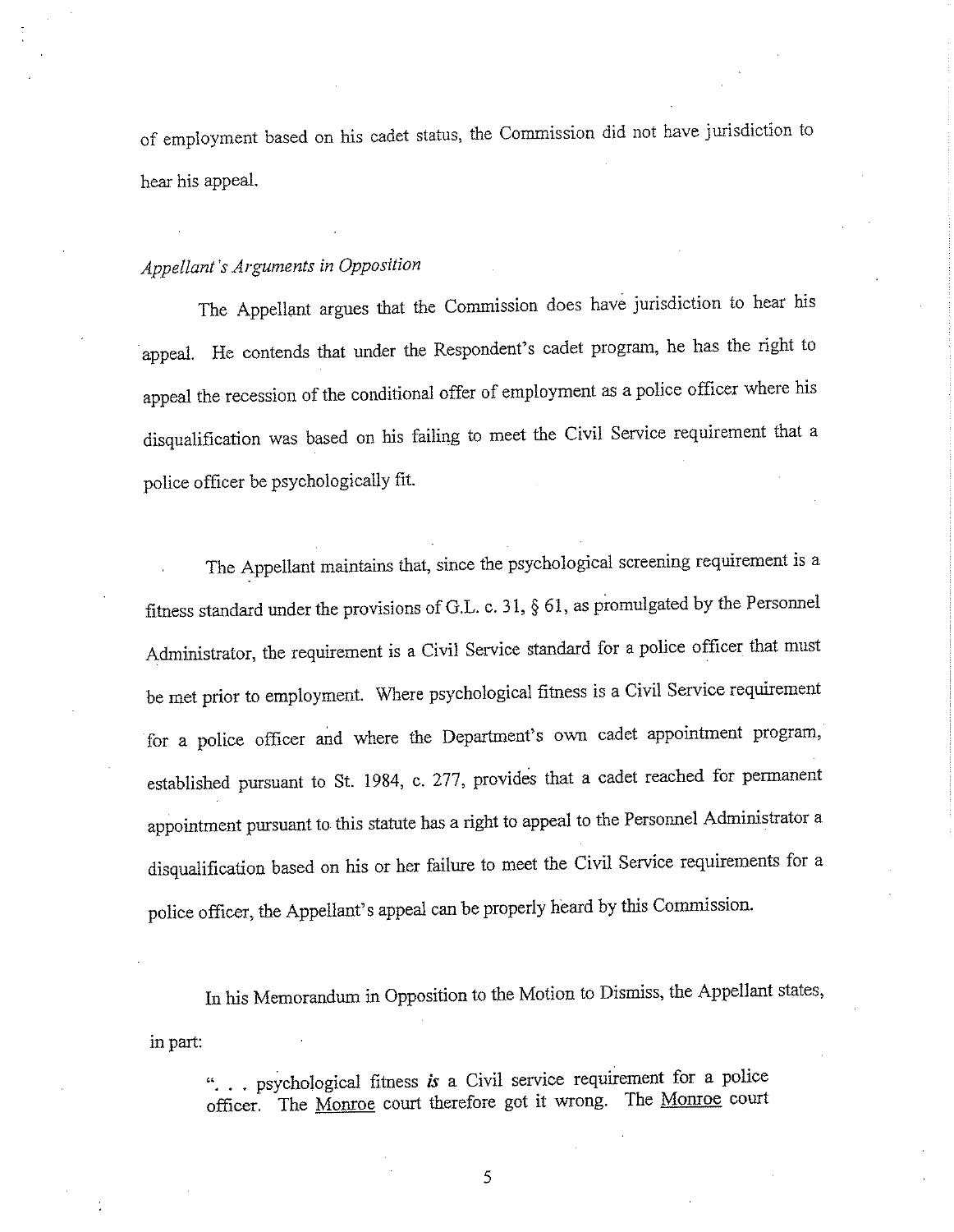*wholly disregarded* M.G.L. c. 31, § 61 and the Civil Service requirement that police officer candidates pass a medical examination as a condition of their employment. The court also *wholly disregarded* the regulations implementing c. 31, § <sup>61</sup>which expressly make psychological fitness part of this medical examination and thereby a Civil Service criteria of employment. On this basis, this Commission *should* disregard both the lower court's decision in Monroe as well as the BPD's reliance upon this decision. Moreover, where Monroe is only a superior court decision which was not appealed to courts of higher jurisdiction and is not binding in law in Massachusetts, this Commission is *not* required nor bound by this decision despite the BPD's assertions to the contrary.

For these reasons, this Commission should deny the City's motion and allow Finn's appeal to go forward to hearing without further delay."

· The Appellant alleges that there is nothing in any of the Massachusetts statutes and acts expressly prohibiting cadets from filing appeals with the Commission when they have been aggrieved during the permanent police officer hiring process.

### *\_Conclusion*

By establishing the Boston police cadet program, the Legislature clearly created two separate pathways by which a person could become a permanent Boston Police Officer, a Civil Service position. A candidate may apply to and serve in the cadet program for a minimum of two years or that candidate can choose to take the Civil Service competitive examination and score high enough to be considered for an employment offer. In either instance, the candidate must pass the Civil Service written examination and satisfy medical, psychological and physical fitness requirements for the title of permanent police officer. St. 1984, c. 277. Both pathways are merit based in this sense. An argument can be made that the cadet program is even more merit based than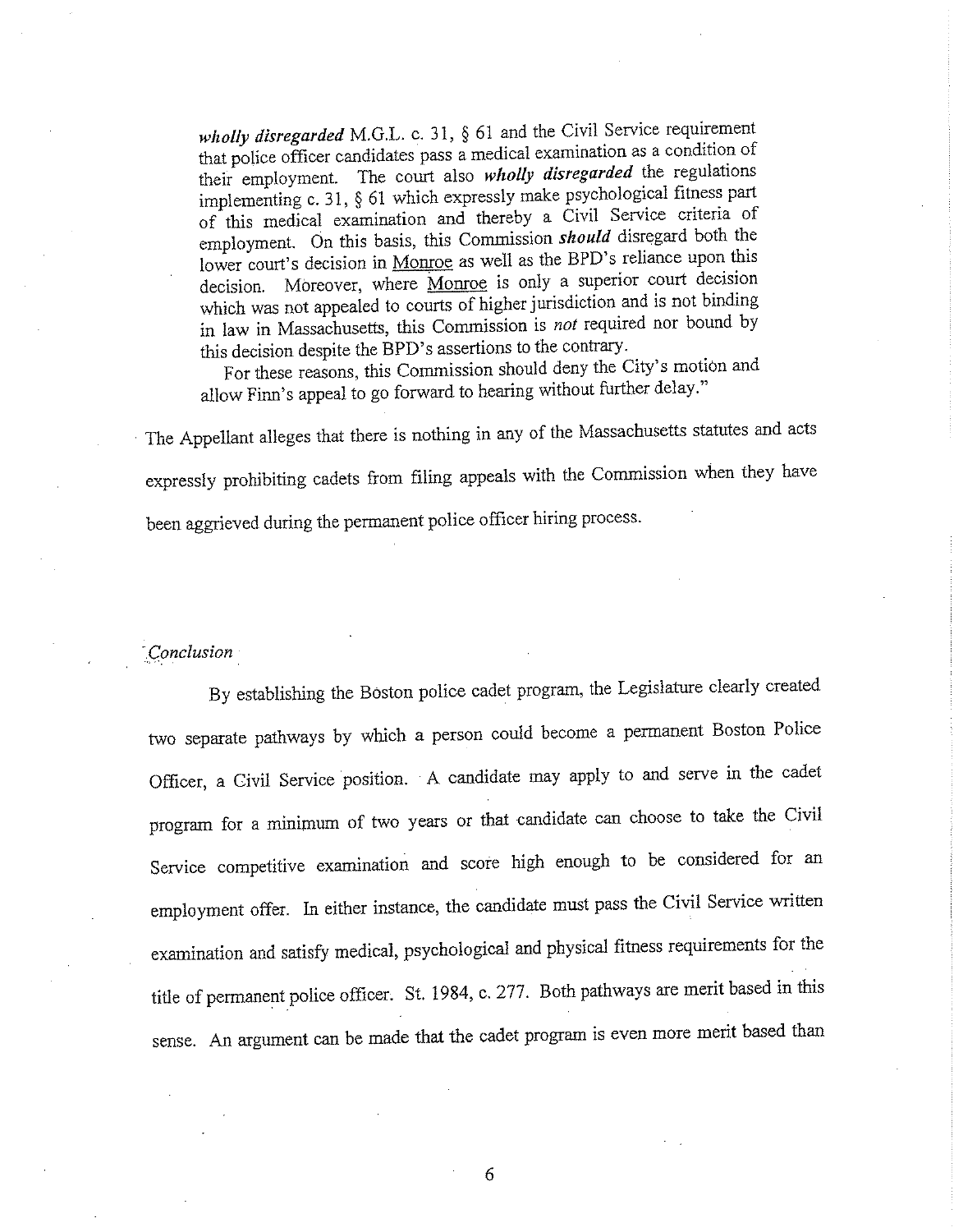the traditional examination in that it provides a candidate with two year's worth of practical, on-the-job training prior to consideration for full employment.

Additionally, the cadet program offers an advantage to a candidate through preference in the order of hiring given to cadets over candidates on certified lists. St. 1984, c. 277 leaves the decision of which cadets to appoint to the permanent vacancies in the hands of the Boston Police Commissioner. The Police Commissioner may appoint as many as 1/3 of police officer vacancies from the ranks of the police cadets. St. 1979, c. 560, § 2. The balance of the new police officer appointments must then come from the certified list provided by the HRD.

We find that the provisions  $\phi$   $\S$ t; 1984, c. 277 are unambiguously prefaced by the . :words, *"Notwithstanding the provisions of chapter thirty-one of the General Laws [which*  govern civil service]. .." The Legislature made provisions, by requiring approval of the program by the Personnel Administrator, for Civil Service standards and requirements for employment to be adopted by the Police Commissioner in order to construct the cadet program. Although cadets must meet these requirements and standards for job placement, they enjoy hiring preference and other advantages outside of the purview of the Civil Service laws and rules which non-cadets do not enjoy.  $\hat{R}$  ecause their pathyay to becoming permanent police officers is not within the provisions of chapter 31, they cannot be considered aggrieved parties under the statute and, therefore, their right to appeal to this Commission is necessarily diminished by their choice to seek employment ; through the cadet program.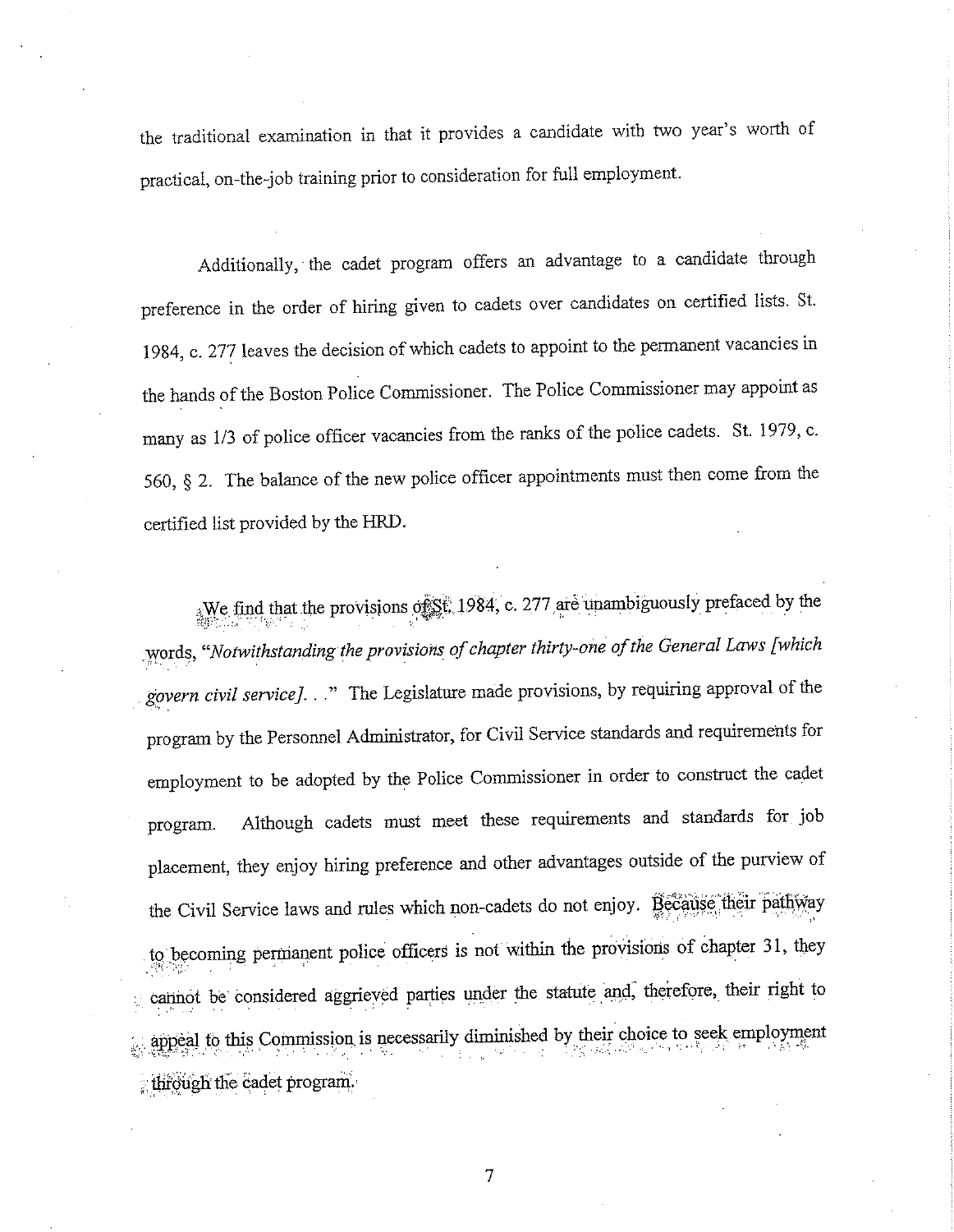The Appellant's contention that the Monroe court "got it wrong" and "wholly disregarded" the adopted requirements of c. 31, § 61 is refuted by the plain language of the Monroe decision. The decision states, in pertinent part:

# "I. *The Commission Was Without Jurisdiction to Review BP D's Decision*

First, the Commission did\_ not have jurisdiction to review the BPD's decision to rescind Munroe's conditional offer of employment as a police officer. ... Munroe did not score high enough on the Civil Service Examination to be included on the certified list of those eligible for appointment under G.L. c. 31. He was given a conditional offer of employment only because, under St. 1984, c. 277, the Police Commissioner was permitted to select a certain number of police cadets as new police officers, provided they had received a passing score on the Civil Service Examination.

There is no dispute that the appointment of persons as police cadets is not subject to the civil service law or rules, and that a police cadet is not entitled to the benefit of civil service law or rules. G.L. c. 147,  $\S$  21A. Nor can there be any dispute that, under St. 1984, c. 277, the BPD has the discretion to determine which cadets it would appoint as new police officers. St. 1984, c. 277 left such decisions in the hands of the Boston Police Commissioner, provided the cadet program he established was approved by the\_ Personnel Administrator of what was then called the Division of Personnel Administration. The cadet program submitted to the Personnel Administrator on June 27, 1978 and approved by him on January 16, 1979 provided for four steps in that appointment process:

- 1. the qualified cadet submits a detailed history background form;
- 2. the cadet undergoes the same background screening, interviewing, and psychological and medical testing as candidates on the certified list; .
- 3. the candidate applicant is rated and ranked by a panel of three members of the Command Staff; and
- 4. the Police Commissioner considers the cadet applicants "in order of their standing in the Command Staff ranking."

... Apart from approving the cadet program, the Personnel Administrator has no role in the decision of which cadets to appoint as new police officers; that decision rests solely with the Boston Police Commissioner. The appointment of these cadets as police officers, plain and simple, is outside the scope of the civil service law and rules under G.L c. 31, and therefore outside the scope of the Commission's review. See G.L. c. 31, §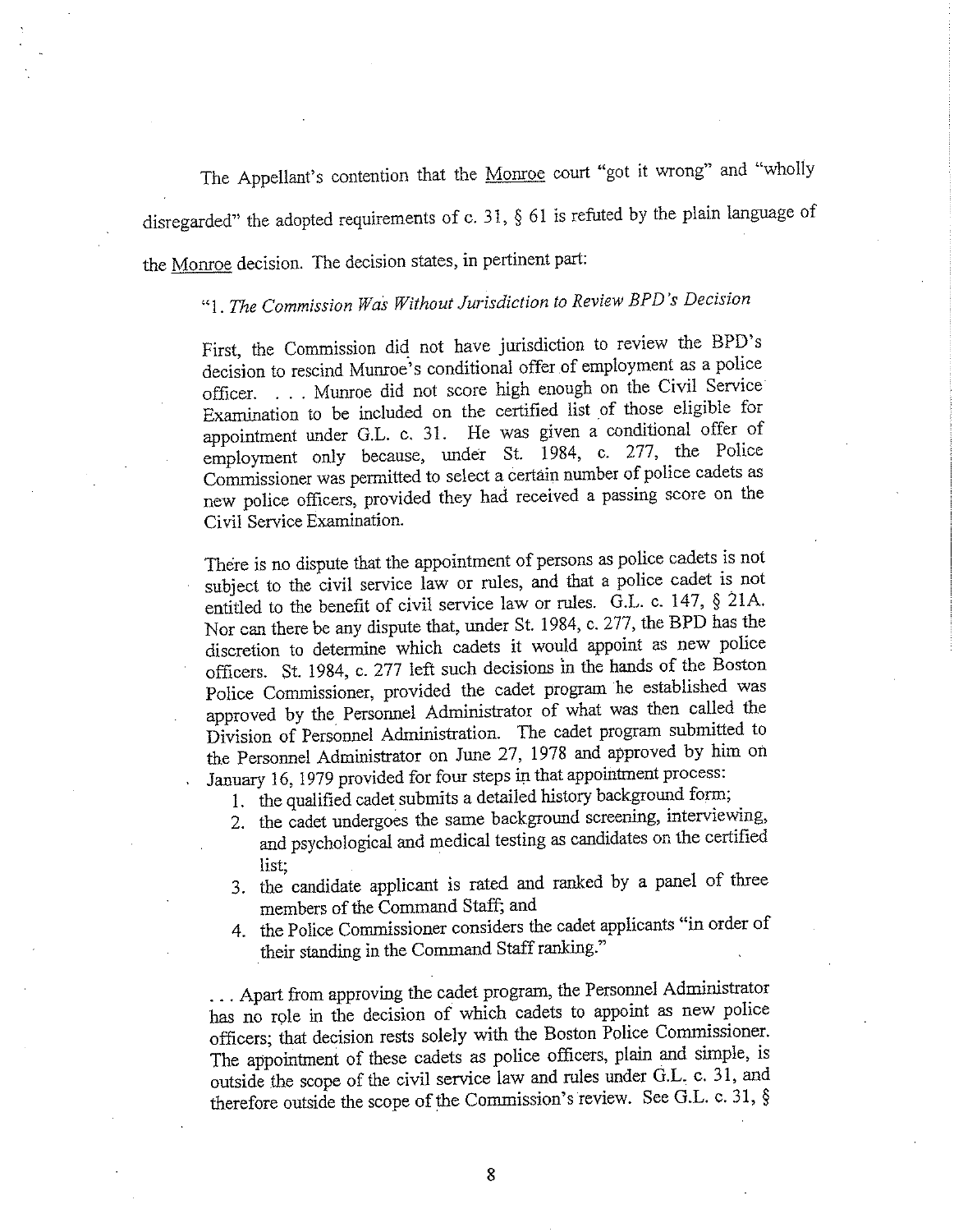2 (Commission review limited to those "aggrieved" because of decisions, acts, or failures to act that were in violation of G.L. c. 31, or in violation of "the rules of basic merit principles promulgated thereunder").

2002 WL 445086 (Mass. Super.) at pp. 4 - 5.

This Commission is keenly aware that it is not bound by a Superior Court decision. Nonetheless, in this matter we agree with the basic tenets set forth in Monroe. We find that the Appellant is not an aggrieved party under the provisions of G.L. c. 3 J. and has failed to state a claim upon which a remedy can be granted. Therefore, the Commission lacks jurisdiction to hear this appeal.

For the above reasons, the Respondents' Motion to Dismiss is allowed and the Appellant's appeal filed under Docket No. G1-05-441 is hereby *dismissed*.

Civil Service Commission

 $\mathcal{L}$ 

Donald R. Marquis Commissioner

By vote of the Civil Service Commission (Bowman, Chairman; Henderson, Taylor, Guerin and Marquis, Commissioners) on August 23, 2007 .

A true copy. Attest: Commissioner

A motion for reconsideration may be filed by either party within ten days of the receipt of a Commission order or decision. A motion for reconsideration shall be deemed a motion for rehearing in accordance with GL c. 30A, s. 14(1) for the purpose of tolling the time of appeal.

· Pursuant to GL c. 31, s. 44, any party aggrieved by a final decision or order of the Commission may initiate proceedings for judicial review under GL c. 30A, s. 14 in the superior court within *thirty* (30) days